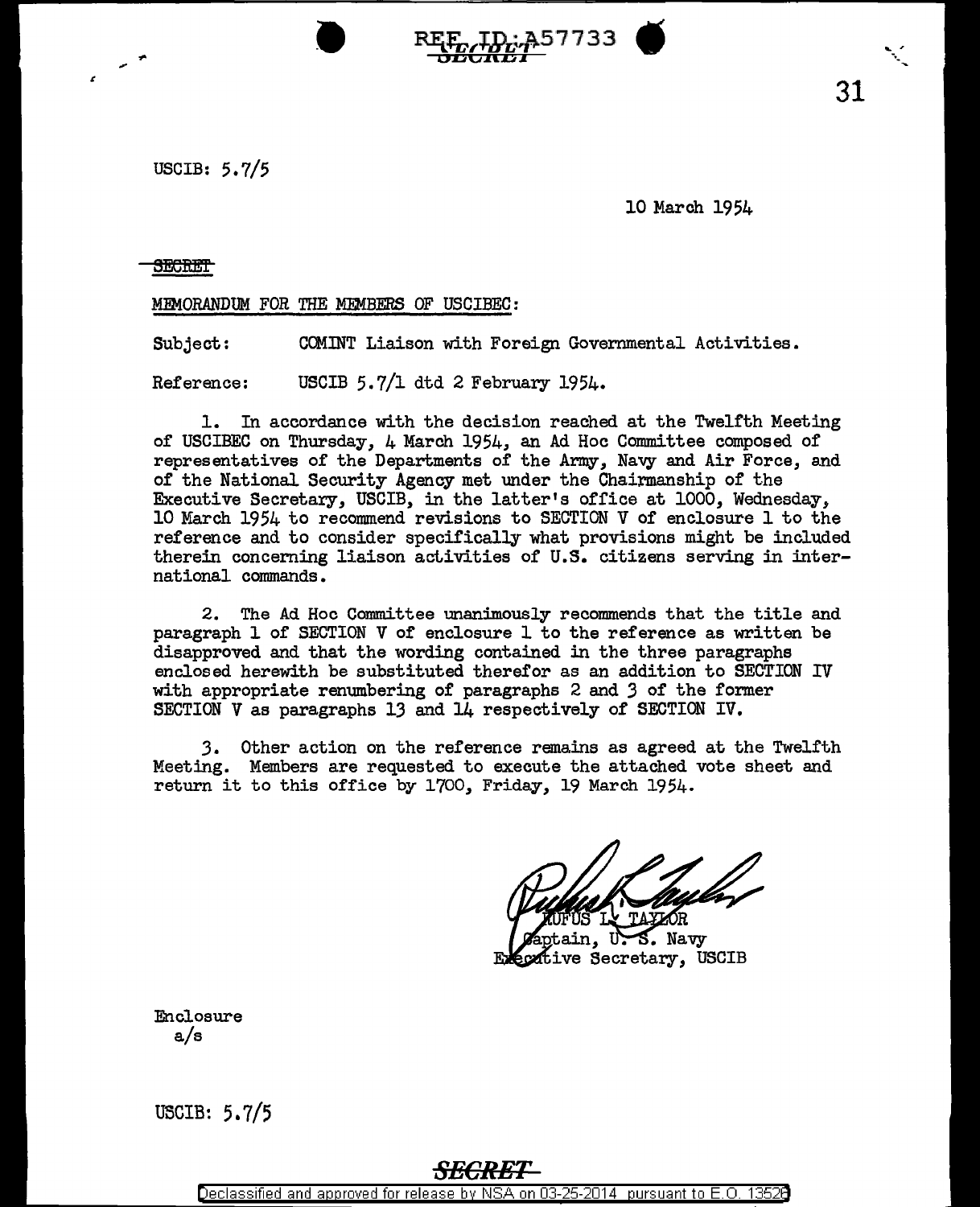



10. In assigning responsibilities to SUSLOs, the Director, NSA will include for each (as appropriate) the following specific duties and responsibilities:

- a. To arrange for USCIB members to obtain freely such communications intelligence as may be required by them where such collection and exchange involves no conflict with USCIB policy.
- b. To establish liaison channels as necessary for representatives of USCIB members abroad on temporary assignment.
- c. After liaison has been established in accordance with USCIB policy, to assist if required and within his capabilities, in facilitating direct contact between working groups on a continuing basis.
- d. In so far as practicable to inform U.S. citizens dealing with Communications Intelligence in the country to which he is accredited of the policy of USCIB with regard to their COMINT liaison activities.

ll. With regard to U.S. citizens who are representatives of international commands such as SACEUR or SACLANT the initial contacts involving COM.INT dealings with foreign governmental COMINT agencies will be arranged through the SUSLO who will thereafter be concerned only to the extent that his assistance may be required.

Enclosure with USCIB  $5.7/5$  dtd 10 Mar 1954.

## *SECRET*